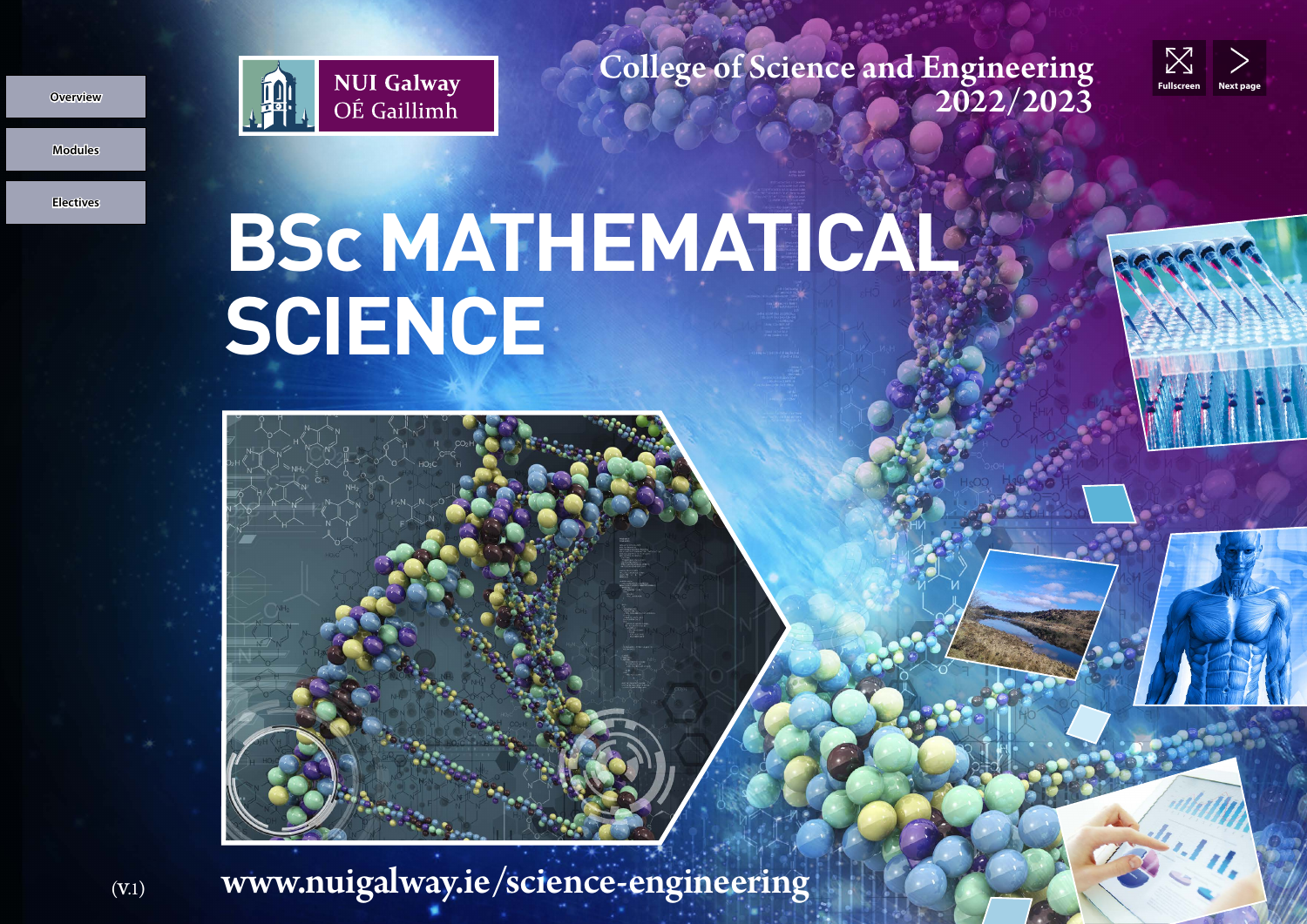## **Overview**

| <b>Overview</b>                    | Year 1                                                                                                                                                   | Year 2                                                                                                                                                                                                                                                                                                                                                                                                                                                                                                | Year 3                                                                                                                      | Year 4                                                                                                                                                               |  |  |
|------------------------------------|----------------------------------------------------------------------------------------------------------------------------------------------------------|-------------------------------------------------------------------------------------------------------------------------------------------------------------------------------------------------------------------------------------------------------------------------------------------------------------------------------------------------------------------------------------------------------------------------------------------------------------------------------------------------------|-----------------------------------------------------------------------------------------------------------------------------|----------------------------------------------------------------------------------------------------------------------------------------------------------------------|--|--|
|                                    | [60 Credits]                                                                                                                                             | [60 credits]                                                                                                                                                                                                                                                                                                                                                                                                                                                                                          | [60 credits]                                                                                                                | [60 credits]                                                                                                                                                         |  |  |
| <b>Modules</b><br><b>Electives</b> | There are 45 credits of Core modules.<br>Choose one module to a value of 15<br>credits:<br>Biology<br>Chemistry: The World of the<br>Molecule<br>Physics | There are 30 credits of Core modules.<br>Choose a minimum of 10 credits of Core<br>Option modules:<br>MA2286: Differential Forms and<br>MA2287: Complex Analysis<br>or<br>MP231: Mathematical Methods I and<br>MP232: Mathematical Methods II<br>Students must take [MA2286 and MA2287]<br>or [MP231 and MP232], but are encouraged<br>to take all 4 modules.<br>Choose 1 Pathway or Electives to a total<br>value of 10 or 20 Credits (depending<br>on value of Core Option modules taken<br>above). | Choose a minimum of 40 Credits from the<br>Core Options list.<br>Choose a maximum of 20 Credits from the<br>Electives list. | There are 10 Credits of Core modules.<br>Choose a minimum of 30 Credits from the<br>Core Options list.<br>Choose a maximum of 20 Credits from the<br>Electives list. |  |  |
|                                    |                                                                                                                                                          | Module Descriptors for Years 1 to 4 are available at: https://www.nuigalway.ie/science-engineering/undergraduateprogrammes/mathematical-science.html#course_outline                                                                                                                                                                                                                                                                                                                                   |                                                                                                                             |                                                                                                                                                                      |  |  |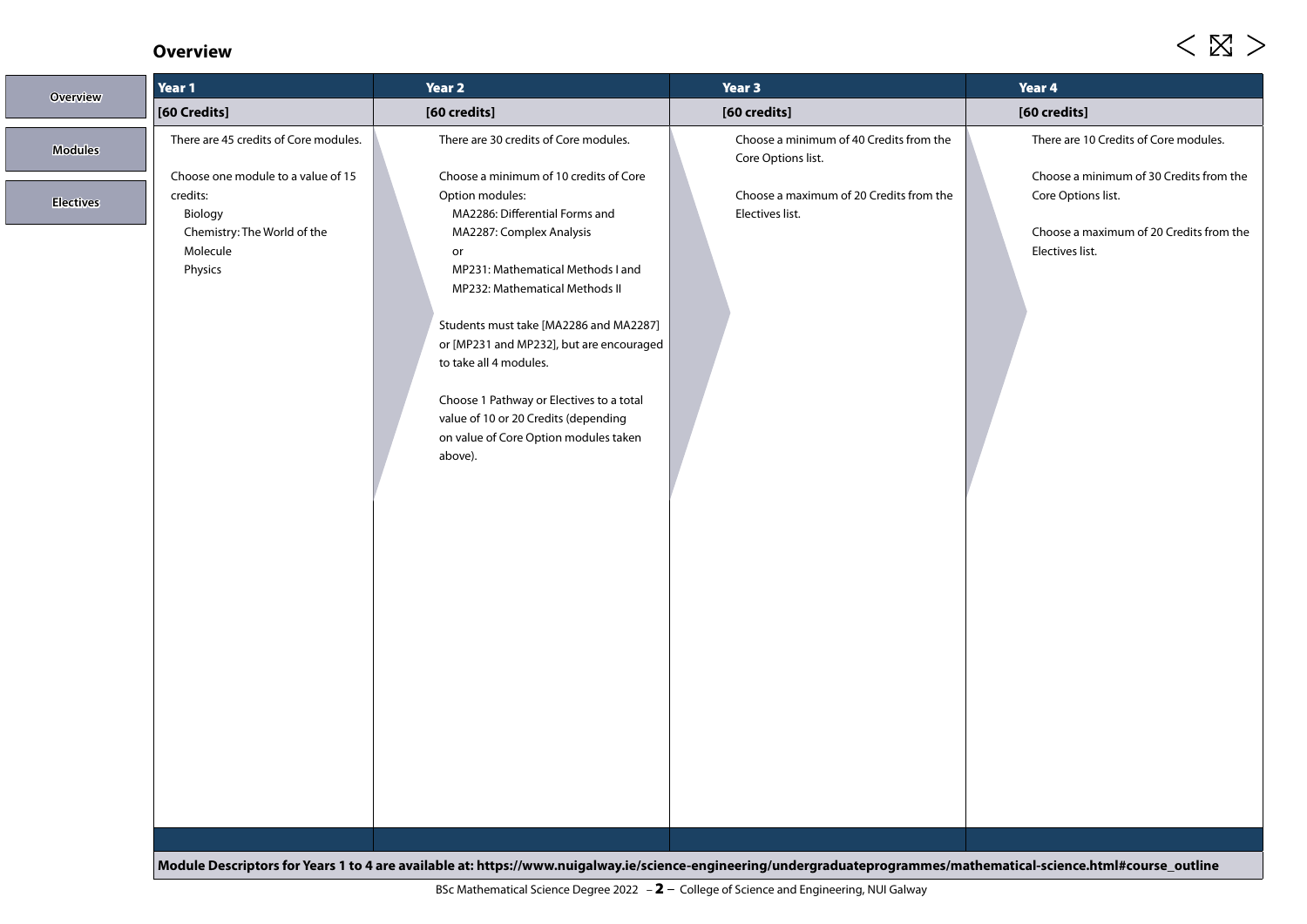## **BSc Mathematical Science**

| <b>Overview</b>  | Year 1                                                                                                                                                                  | Year <sub>2</sub>                                                                                                                                                                                                                                                                                                   | Year 3                                                                                                                                                                                                                                                                                                                                                                                                                                                                                                                                                       | Year <sub>4</sub>                                                                                                                                                                                                                                                                                                                                                                                                                                                                                                                                                                               |
|------------------|-------------------------------------------------------------------------------------------------------------------------------------------------------------------------|---------------------------------------------------------------------------------------------------------------------------------------------------------------------------------------------------------------------------------------------------------------------------------------------------------------------|--------------------------------------------------------------------------------------------------------------------------------------------------------------------------------------------------------------------------------------------------------------------------------------------------------------------------------------------------------------------------------------------------------------------------------------------------------------------------------------------------------------------------------------------------------------|-------------------------------------------------------------------------------------------------------------------------------------------------------------------------------------------------------------------------------------------------------------------------------------------------------------------------------------------------------------------------------------------------------------------------------------------------------------------------------------------------------------------------------------------------------------------------------------------------|
|                  | [Core: 45 credits; Electives: 15 credits]                                                                                                                               | [Core: 30 credits; Core options: 10 or 20 credits;<br><b>Electives: 10 or 20 credits]</b>                                                                                                                                                                                                                           | [Core options: minimum of 40 credits;<br><b>Electives: maximum of 20 credits]</b>                                                                                                                                                                                                                                                                                                                                                                                                                                                                            | [Project: 10 credits; Core options: min of 30<br>credits; Electives: max of 20 credits]                                                                                                                                                                                                                                                                                                                                                                                                                                                                                                         |
| <b>Modules</b>   | Full Year - Semester 1 and Semester 2                                                                                                                                   | Semester 1                                                                                                                                                                                                                                                                                                          | Semester 1                                                                                                                                                                                                                                                                                                                                                                                                                                                                                                                                                   | Full Year - Semester 1 and Semester 2                                                                                                                                                                                                                                                                                                                                                                                                                                                                                                                                                           |
|                  | MP180 Applied Mathematics [15]                                                                                                                                          | MA2286 Differential Forms [5]*                                                                                                                                                                                                                                                                                      | Applied Regression Models [5]*<br>ST313                                                                                                                                                                                                                                                                                                                                                                                                                                                                                                                      | MM4000 Final Year Project [10]                                                                                                                                                                                                                                                                                                                                                                                                                                                                                                                                                                  |
| <b>Electives</b> | MA180 Mathematics (Honours) [15]<br>Semester 1<br><b>Computer Science [5]</b><br>CS103<br>ST1111 Probability Models [5]<br>Semester 2<br>ST1112 Statistical Methods [5] | MA284 Discrete Mathematics [5]<br><b>Mathematical Methods I [5]*</b><br>MP231<br>MP236 Mechanics I [5]<br>ST2003 Random Variables [5]<br>Semester 2<br>MA283 Linear Algebra [5]<br>MA2287 Complex Analysis [5]*<br>MP237 Mechanics II [5]<br>MP232 Mathematical Methods II [5]*<br>ST2004 Statistical Inference [5] | MA3101 Euclidean and Non-Euclidean<br>Geometry [5]*<br>MA3343 Groups [5]*<br>Mathematical Methods I [5]*<br>MP345<br>Metric Spaces [5]*<br>MA341<br><b>Non Linear Elasticity [5]</b> ^<br>MP410<br>MA385 Numerical Analysis I [5]*<br>MP356 Quantum Mechanics I [5]^<br>Semester 2<br>MA3491 Fields and Applications [5]*<br><b>Mathematical Methods II [5]*</b><br>MP346<br>Non Linear Systems [5]*<br>MP491<br><b>Numerical Analysis II [5]*</b><br>MA378<br>Quantum Mechanics II [5] ^<br>MP357<br>MA342 Topology [5]*<br>ST412 Stochastic Processes [5]^ | Semester 1<br>MP403 Cosmology and General Relativity [5]*<br>MA3101 Euclidean and Non-Euclidean<br>Geometry [5]*<br><b>Introduction to Bayesian</b><br>ST417<br>Modelling [5]*<br>Measure Theory [5]*<br>MA490<br>Modelling I [5]*<br>MP305<br>Non Linear Elasticity $[5]$<br>MP410<br><b>Numerical Analysis I [5]*</b><br>MA385<br>Quantum Mechanics I [5]^<br>MP356<br>MA416 Rings [5]*<br>Semester 2<br>MA4344 Advanced Group Theory [5]*<br>MA3491 Fields and Applications [5]*<br>MA482 Functional Analysis [5]*<br>Modelling II [5]*<br><b>MP307</b><br><b>Numerical Analysis II [5]*</b> |
|                  |                                                                                                                                                                         |                                                                                                                                                                                                                                                                                                                     |                                                                                                                                                                                                                                                                                                                                                                                                                                                                                                                                                              | MA378<br><b>Quantum Mechanics II [5]^</b><br><b>MP357</b><br>Stochastic Processes [5]^<br>ST412                                                                                                                                                                                                                                                                                                                                                                                                                                                                                                 |
|                  |                                                                                                                                                                         | Select a minimum of two 5-credit modules<br>Module Descriptors for Years 1 to 4 are available at: https://www.nuigalway.ie/science-engineering/undergraduateprogrammes/mathematical-science.html#course_outline                                                                                                     | * Select a minimum of eight 5-credit<br>modules.<br>^ These modules run on a two-year cycle.<br>Alternative modules are offered next<br>academic year.                                                                                                                                                                                                                                                                                                                                                                                                       | Select a minimum of six 5-credit modules<br>^ These modules run on a two-year cycle.<br>Alternative modules are offered next academic<br>year.                                                                                                                                                                                                                                                                                                                                                                                                                                                  |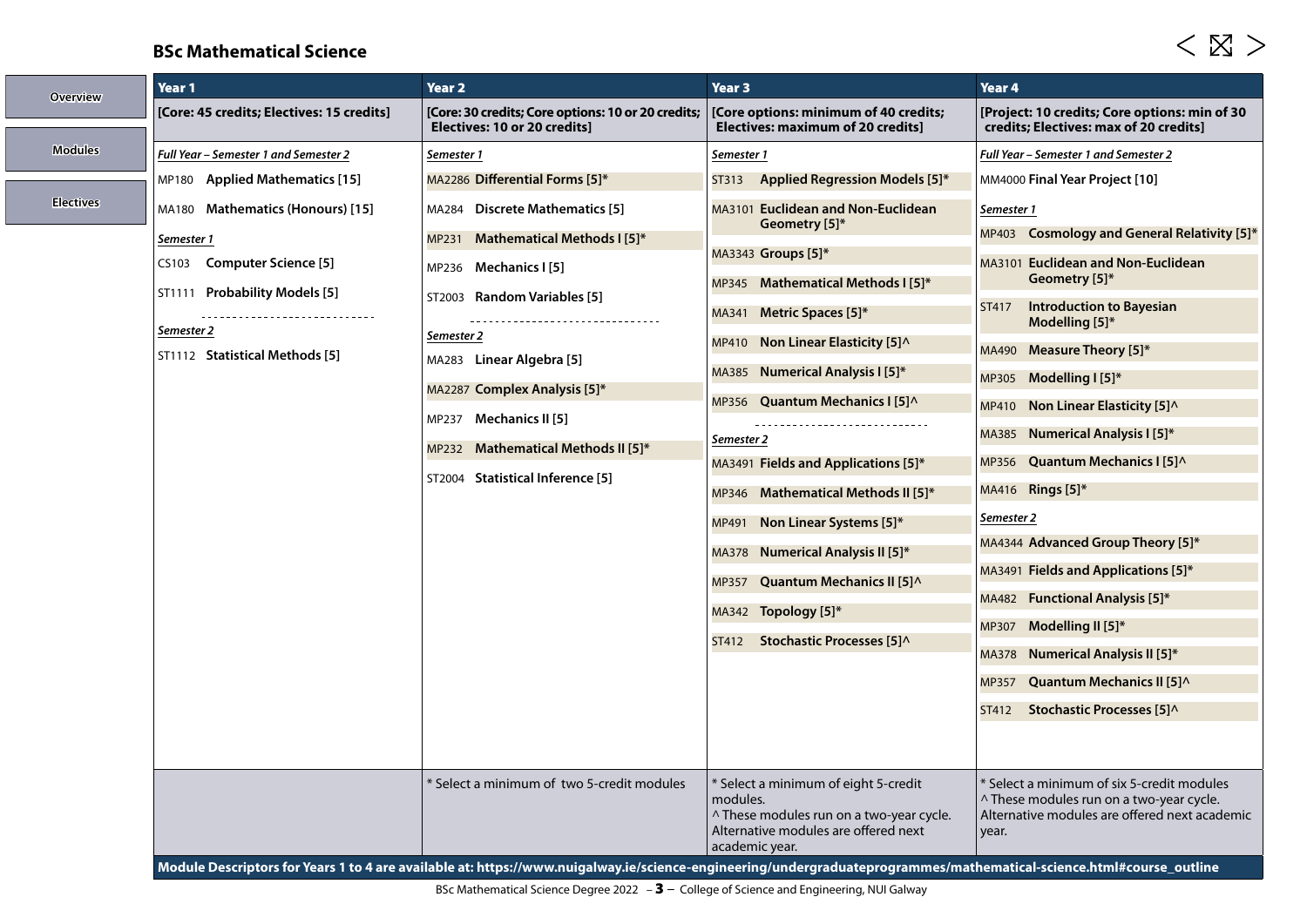## **BSc Mathematical Science – Electives**

| <b>Overview</b>  | Year 1                                | Year 2                                                                     | <b>Year 3</b>                                           | Year 4                                                                |
|------------------|---------------------------------------|----------------------------------------------------------------------------|---------------------------------------------------------|-----------------------------------------------------------------------|
|                  | [Electives: 15 credits]               | [Electives: maximum of 20 credits]                                         | [Electives: maximum of 20 credits]                      | [Electives: maximum of 20 credits]                                    |
| <b>Modules</b>   | Full Year - Semester 1 and Semester 2 | Semester 1                                                                 | Semester 1                                              | Full Year – Semester 1 and Semester 2                                 |
|                  | BO101 Biology [15]                    | <b>Molecular and Cellular Biology [5]</b><br>BO201                         | CS3304 Logic [5]                                        | MA4101 Teaching and Learning in                                       |
| <b>Electives</b> | CH130 Chemistry: The World of the     | <b>BI208</b><br><b>Protein Structure and Function [5]</b>                  | CT3535 Object Oriented Programming [5]                  | Mathematics [5]                                                       |
|                  | Molecule [15]                         | CS2101 Programming for Science and                                         | Databases [5]<br>CT511                                  | Semester 1                                                            |
|                  | Physics [15]<br>PH101                 | Finance [5]                                                                | MA215 Mathematical Molecular Biology I                  | CS3304 Logic [5]                                                      |
|                  |                                       | CT2101 Object Oriented Programming I [5]                                   | $[5]$                                                   | CS4102 Geometric Foundations of Data<br>Analysis I [5]                |
|                  |                                       | MA215 Mathematical Molecular Biology I                                     | MA2286 Differential Forms [5]                           | <b>Graphics And Image Processing [5]</b><br>CT336                     |
|                  |                                       | $[5]$                                                                      | MA3991 Actuarial mathematics: Cashflow                  | CT4101 Machine Learning [5]                                           |
|                  |                                       | Semester 2                                                                 | models [5]                                              | Human Computer Interaction [5]<br>CT318                               |
|                  |                                       | <b>Programming and Operating</b><br>CS211<br>Systems [5]                   | Mathematical Methods I [5]<br>MP231                     |                                                                       |
|                  |                                       | CT2102 Object Oriented Programming II [5]                                  | Modelling I [5]<br>MP305                                | <b>Introduction to Mathematical</b><br>MA437<br>Research Topics I [5] |
|                  |                                       |                                                                            | PH222<br><b>Astrophysical Concepts [5]</b>              | <b>MA4102 Algebraic Foundations of Quantum</b>                        |
|                  |                                       | MA216 Mathematical Molecular Biology II<br>$[5]$                           | Physics of the Environment I [5]<br>PH328               | Computing [5]                                                         |
|                  |                                       | MA2111 Anailís [5]                                                         | <b>Measurement of Health Hazards at</b><br>PH341        | --------------------------------<br>Semester 2                        |
|                  |                                       | MA2993 Mathematics of Finance [5]                                          | Work [5]                                                | CS4103 Geometric Foundations of Data                                  |
|                  |                                       | <b>BIOCHEMISTRY PATHWAY</b><br>20 credits                                  | Semester 2                                              | Analysis II [5]                                                       |
|                  |                                       | Semester 1                                                                 | <b>Scientific Computing [5]</b><br>CS319                | MP491 Non Linear Systems [5]                                          |
|                  |                                       | <b>Molecular and Cellular Biology [5]</b><br>BO201                         | CT2108 Networks and Data                                | ST4140 Modern Statistical Methods [5]                                 |
|                  |                                       | <b>Protein Structure and Function [5]</b><br><b>BI208</b>                  | <b>Communications I [5]</b>                             | <b>Scientific Computing [5]</b><br>CS319                              |
|                  |                                       |                                                                            | <b>Multimedia Development [5]</b><br>CT411              | CS402 <b>Cryptography</b> [ <b>5</b> ]                                |
|                  |                                       | Semester 2                                                                 | MA216 Mathematical Molecular Biology II<br>$[5]$        | CS4423 Networks [5]                                                   |
|                  |                                       | <b>Gene Technologies and Molecular</b><br>BI206<br>Medicine <sup>[5]</sup> | <b>MA2111 Anailís [5]</b>                               | <b>Object Oriented Software Design</b><br>CT548                       |
|                  |                                       | Metabolism and Cell Signalling [5]<br><b>BI207</b>                         |                                                         | and Development [5]                                                   |
|                  |                                       |                                                                            | MA2287 Complex Analysis [5]                             | MA418 Differential Equations with Financial                           |
|                  |                                       |                                                                            | MA461 Probabilistic Models for Molecular<br>Biology [5] | Derivatives [5]                                                       |
|                  |                                       |                                                                            | MP232 Mathematical Methods II [5]                       | MA438 Introduction to Mathematical<br><b>Research Topics II [5]</b>   |
|                  |                                       |                                                                            | MP307 Modelling II [5]                                  |                                                                       |
|                  |                                       | Continued                                                                  | Continued                                               | Continued                                                             |

 $<\boxtimes>$